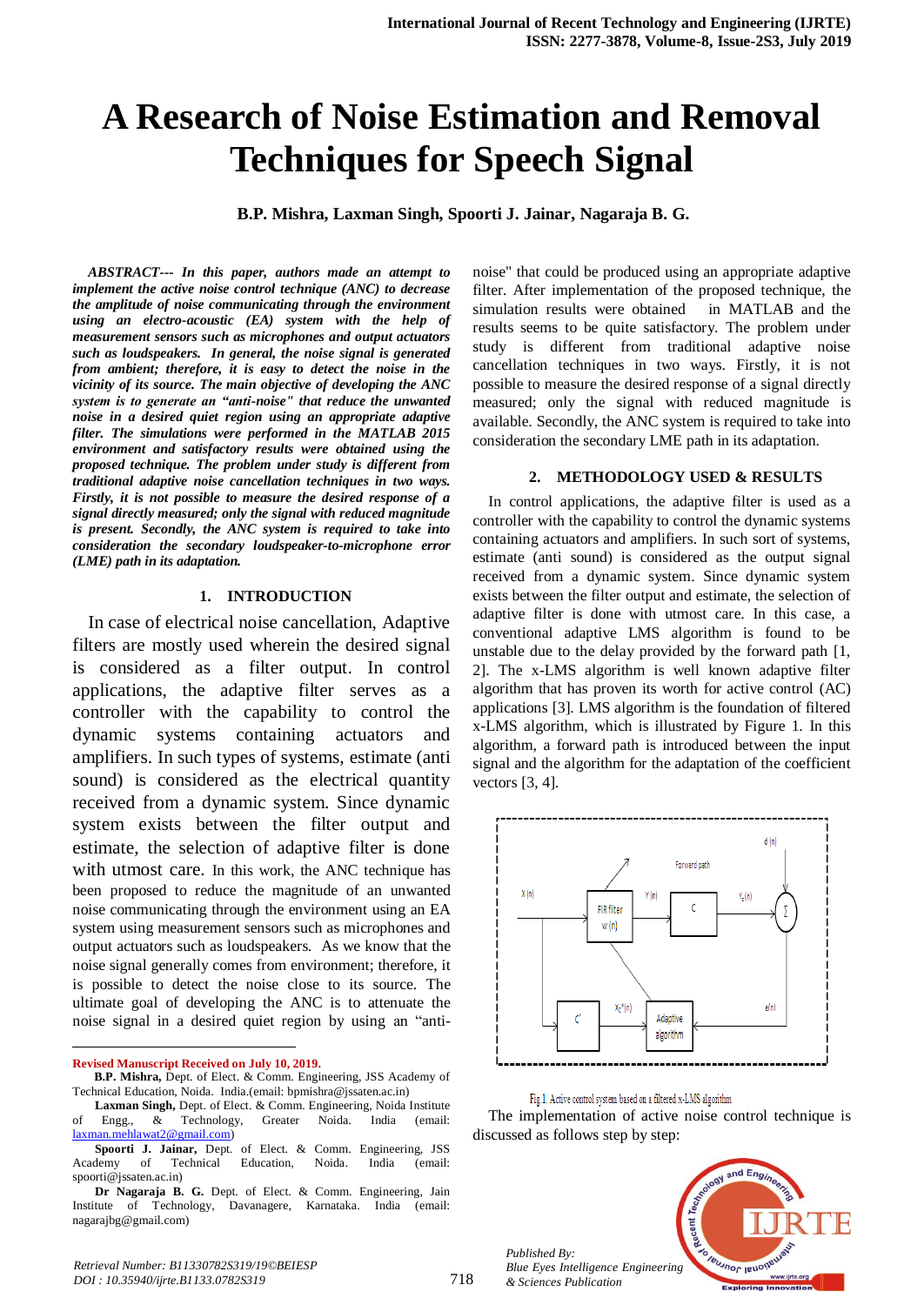- (a) The Secondary Communication Path
- (b) Determination of Secondary Propagation Path (SPP)
- (c) SPP Design
- (d) Performance evaluation of SPP Estimate
- (e) The Primary Communication Path
- (f) The Noise Cancellation
- (g) ANC Using the Filtered-X LMS
- (h) Residual Error Signal (RES) Spectrum

#### *(a) The Secondary Communication Path*

SPP is considered as the path that is followed by antinoise from the output loudspeaker to the error microphone (LTEM). A LTEM impulse response of frequency range 160 - 2000 Hz was produced with a filter of length 0.1[1-2]. In order to perform this operation, a sampling frequency of 8000 Hz was used.



**Figure 2: Impulse Response of True SPP**

## *(b) Determination of SPP*

In the ANC system, first we calculate impulse response of the secondary communication path. This step is generally implemented before controlling the noise through generation of random signal. It is obtained from the output loudspeaker in absence of noise. To accomplish this, the random signal of 3.75 seconds time duration along with the measured signal at the error microphone was generated [3]. The impulse response of secondary path is illustrated in Figure 2.

# *(c) SPP Design*

Most often, the length of the secondary communicating path filter is not equal to the length of the actual secondary communicating path. It does not require being so for an effective control in major active noise control techniques. A secondary filter with a length of 250 taps was used. This was used in response to an impulse response that has the length of 31 msec. While any adaptive FIR filtering technique may be used to perform it, the LMS algorithm is mostly preferred due to its reliability, robustness and higher efficiency [4-6]. The secondary path impulse response is plotted and illustrated in figre2. The output response of the normalized LMS filter is presented in Figure 3.



**Figure 3: Output Response of Normalized LMS Filter** 

#### *(d) Performance evaluation of SPP Estimate*

The accuracy of the SP impulse output response is calculated from the plot that depicts the coefficients of both the actual and approximated path. However, it was not possible to estimate the actual output of the tail accurately. The ANC system remains unaffected due to this error while deployed for a particular task [7].The output impulse response for a secondary communicating path is displayed as figure 4.



**Figure 4: Output Impulse Response for Secondary Communicating Path**

### *(e) The Primary Communicating Path*

A linear filter was designed for the cancellation of noise in the propagation path. For this, the impulse response was generated that is shown in Figure 5 in the band of 200-800 Hertz.



*Published By:*

*& Sciences Publication*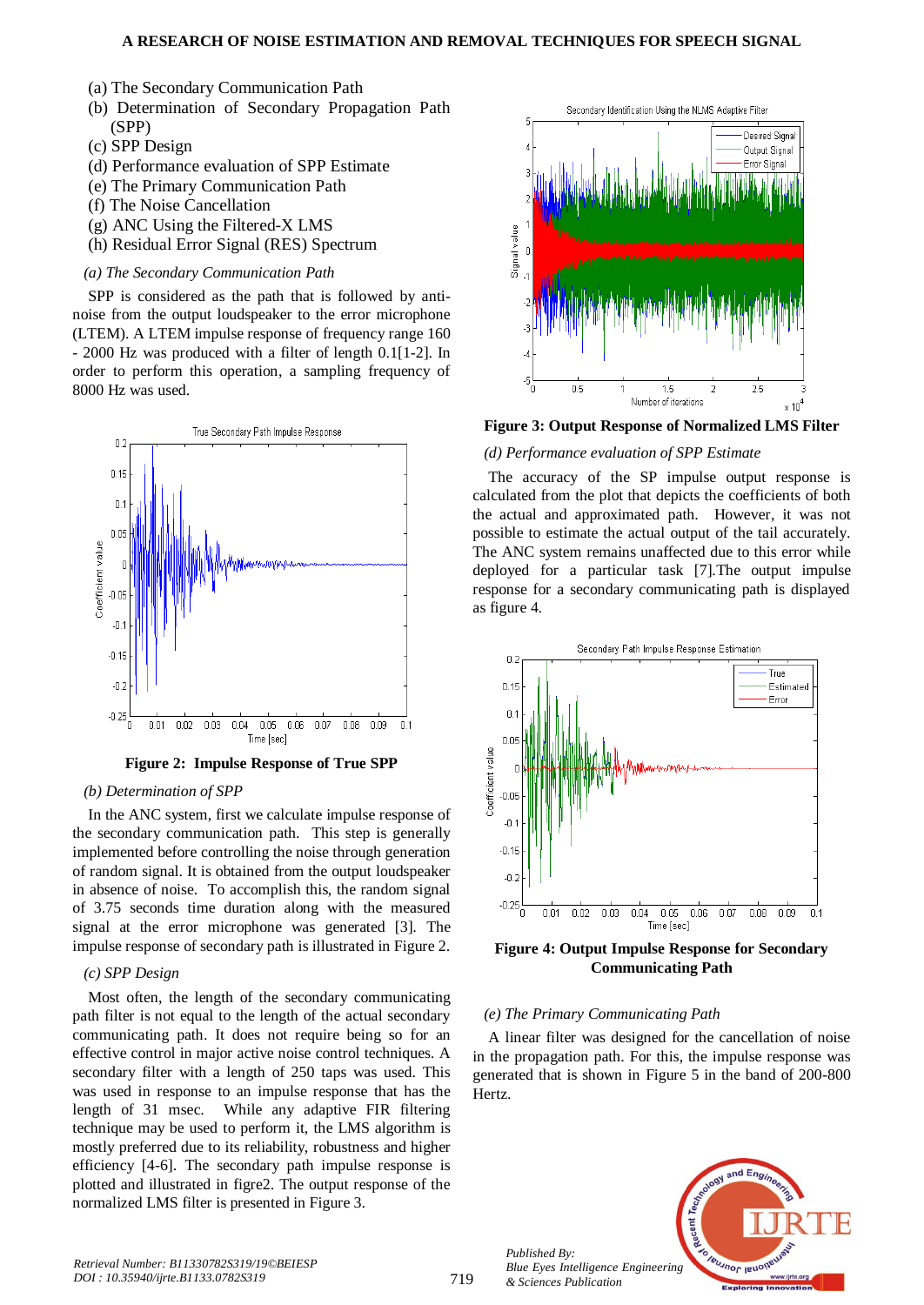

**Figure 5: Output Response of Primary Communicating Path**

#### *(f) The Noise Cancellation*

In our research work, a typical active noise control application was applied by synthetically generating 7.5 seconds of an ambient noise [8]. The spectrum of the sound was also generated. The plot for the power spectral density (PSD) of the estimated noise is given in Figure 6.



**Figure 6: PSD of the Estimated Noise**

#### *(g) ANC Using the Filtered-X LMS*

The filtered-X LMS algorithm is very popular adaptive system for ANC. In this we approximated the secondary path to yield an electrical output response which get mixed with the noise at the error sensor. Here, we get the noisy signal. In this, a controller filter length of about 44 msec with a size of 0.0001 has been incorporated for this signal [9, 10]. The resulting algorithms tend to converge after 5 seconds. With the error signal, the output volume level is decreased significantly. The output response of Filtered LMS is illustrated in Figure 7.



**Figure 7: ANC Using the Filtered LMS Adaptive Controller** 

#### *(h) REC Spectrum*

After having compared the spectrum of the RE signal with the original one, we found that most of the periodic components were suppressed highly. The noise cancellation was not done equally over all frequencies range; however, this is acceptable for real-world systems applied to ANC systems [19-20]. PSD plot of original and suppressed noise signal is given in Figure8.



**Fig. 8: PSD of the Original and suppressed Noise Signal**

#### **3. CONCLUSION**

In the current work, a filter of 0.1 seconds duration was generated for SSP by using a LTEM impulse response having band limit range from 160 - 2000 Hz. A sampling frequency of 8000 Hz was used in this. To approximate the secondary propagation path, 3.75 seconds of random noise signal was activated along with the detected signal at the microphone. SPP was designed using a secondary communicating path filter with a length of 250 taps, in response to an impulse signal 31 milliseconds duration. The LMS filter has been employed here due to its better performance and robustness. The output and error illustrated by different figures demonstrates that the algorithm converges after running 10,000 iterations. For creating the primary propagation path, a filter with a length of 0.1



*Published By:*

*& Sciences Publication*